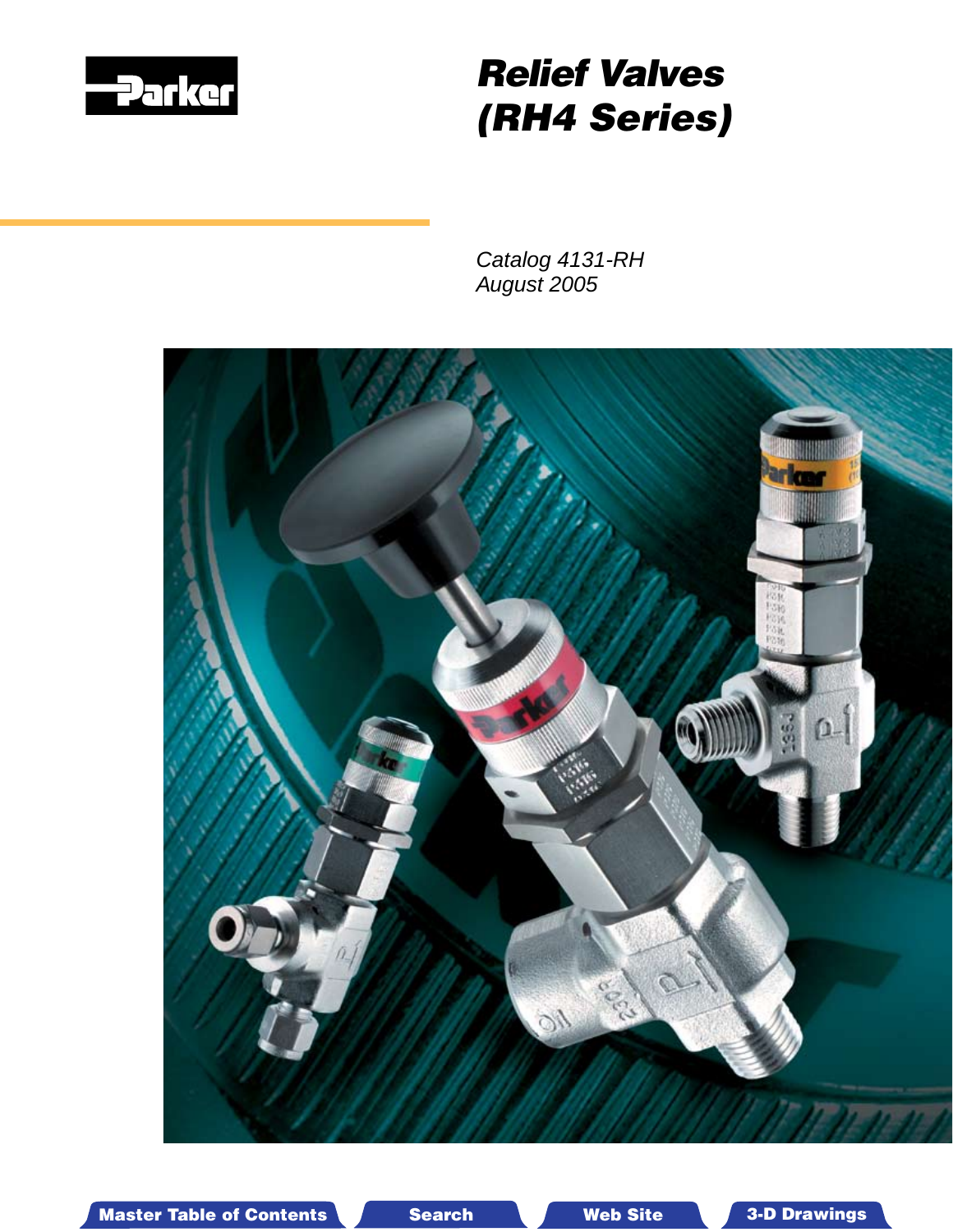## Introduction

Parker RH4 Relief Valves are designed such that when the upstream pressure exceeds the closing force exerted by the spring, the lower stem opens, permitting flow through the valve. Flow through the valve increases proportionately to the increase in upstream pressure.

#### **Features**

- $\blacktriangleright$  Pressure settings are externally adjustable while the valve is in operation. Eight different spring ranges provide greater system sensitivity and enhanced performance.
- ▶ Captured molded seat design is blow-out and chip resistant.
- $\blacktriangleright$  Manual Override option with positive stem retraction is available for pressures up to 1500 psig (103 bar). This option permits the user to relieve upstream pressure while maintaining the predetermined cracking pressure.
- ▶ Color coded springs and labels indicate spring cracking range.
- ► Lock wire feature secures a given pressure setting.

## **Specifications**

#### **Working Pressure**

Up to 6000 psig (414 bar) CWP. Up to 8000 psig (552 bar) during relief with no internal seal damage.

#### **Cracking Pressure**

Eight springs, from 50 psig to 6000 psig in the following ranges: 50-350 psig, 350-750 psig, 750-1500 psig, 1500-2250 psig, 2250-3000 psig, 3000-4000 psig, 4000-5000 psig, 5000-6000 psig (See table on page 3 for bar equivalents).

#### **[Temperature Rating](#page-2-0)**

Buna-N Rubber............... -30°F to +225°F (-34°C to +107°C) Highly Fluorinated Fluorocarbon Rubber .......................................... -20°F to +200°F (-29°C to +93°C) Ethylene Propylene Rubber ........................................ -70°F to +275°F (-57°C to +135°C) Fluorocarbon Rubber ..... -10°F to +400°F (-23°C to +204°C) Neoprene Rubber........... -45°F to +250°F (-43°C to +121°C)

| <b>Inlet</b><br><b>Pressure</b> |     | <b>Pressure</b><br>Drop $\Delta$ P |                        |                      | <b>Water</b><br>$@60^{\circ}F(16^{\circ}C)$ | Air<br>@ $60^{\circ}$ F (16 $^{\circ}$ C) |                            |  |
|---------------------------------|-----|------------------------------------|------------------------|----------------------|---------------------------------------------|-------------------------------------------|----------------------------|--|
| psig                            | bar | psiq                               | <b>bar</b>             | gpm                  | $m^3/hr$                                    | scfm                                      | $m^3/hr$                   |  |
| 100                             | 7   | 10<br>50                           | 0.1<br>0.7<br>3.5      | 0.4<br>1.3<br>2.9    | 0.1<br>0.3<br>0.7                           | 4.3<br>13.2<br>24.2                       | 7.0<br>21.0<br>37.3        |  |
| 1000                            | 69  | 10<br>100<br>500                   | 0.7<br>6.9<br>34.5     | 1.3<br>4.1<br>9.2    | 0.3<br>0.9<br>2.1                           | 40.9<br>123.5<br>219.1                    | 69.0<br>208.4<br>368.6     |  |
| 3000                            | 207 | 100<br>1000<br>1500                | 6.9<br>69.0<br>103.4   | 4.1<br>13.0<br>15.9  | 0.9<br>2.9<br>3.6                           | 220.1<br>590.8<br>652.1                   | 373.5<br>1002.4<br>1105.7  |  |
| 6000                            | 413 | 1000<br>2000<br>3000               | 69.0<br>137.9<br>206.8 | 13.0<br>18.3<br>22.5 | 2.9<br>4.2<br>5.1                           | 916.8<br>1179.7<br>1301.6                 | 1556.2<br>2001.3<br>2207.0 |  |

## **Flow Calculations**

## **Available End Connections**

**Z** - Single ferrule CPITM compression port



**M** - ANSI/ASME B1.20.1, External pipe threads



**KM** - British Standard BS 21 (ISO 7-1), External pipe threads



**A** - Two ferrule A-LOK® compression port



**F** - ANSI/ASME B1.20.1, Internal pipe threads



**KF** - British Standard BS 21(ISO 7-1), Internal pipe threads



Instrumentation Products Division

Jacksonville, Alabama

Master Table of Contents **3. Dearch Master Table of Contents 3-D Drawings Search** Master Table of Contents 3-D Drawings

**Parker Hannifin Corporation**

www.parker.com/ipdus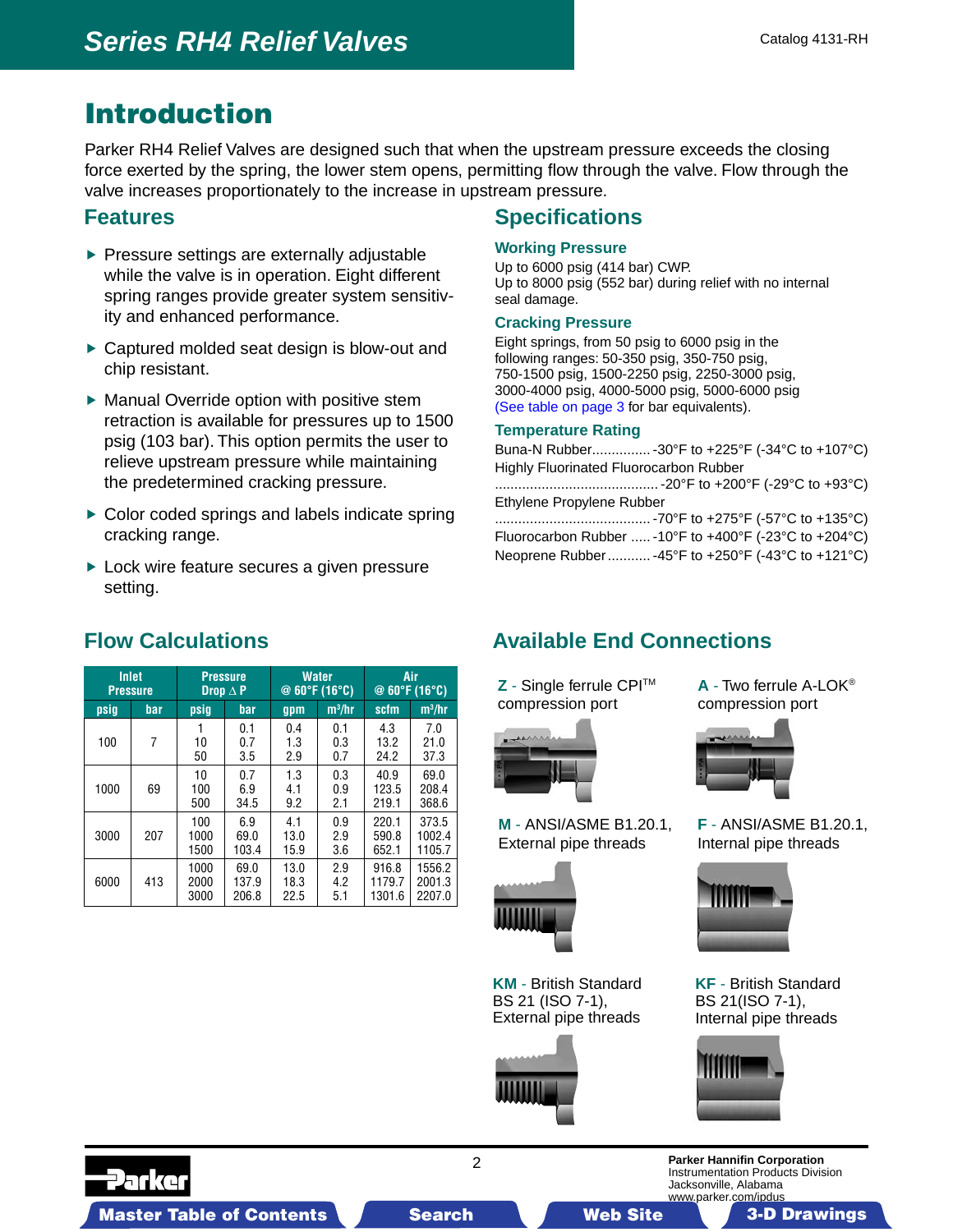

Model Shown: 4M4F-RH4A-VT-SS-MN-K2 Model Shown: 4A-RH4A-BNT-SS-K1

#### **Flow Data / Dimensions**

# <span id="page-2-0"></span>Catalog 4131-RH *Series RH4 Relief Valves*

( ) Denotes dimensions in millimeters



|                                              | <b>End Connections</b>                                                                                                   | <b>Flow Data</b>                                                                                                         |             |                |      | Dimensions +       |                            |                              |                           |                              |
|----------------------------------------------|--------------------------------------------------------------------------------------------------------------------------|--------------------------------------------------------------------------------------------------------------------------|-------------|----------------|------|--------------------|----------------------------|------------------------------|---------------------------|------------------------------|
| <b>Basic Part</b>                            | (Inlet)                                                                                                                  | (Outlet)                                                                                                                 |             | <b>Orifice</b> |      | $x_{t}^{\ddagger}$ | A                          |                              | B                         |                              |
| <b>Number</b>                                | Port 1                                                                                                                   | Port 2                                                                                                                   | <b>Inch</b> | mm             |      |                    | inch                       | mm                           | inch                      | mm                           |
| 4A-RH4A<br>4Z-RH4A                           | 1/4" A-LOK <sup>®</sup> Compression<br>1/4" CPI™ Compression                                                             | 1/4" A-LOK <sup>®</sup> Compression<br>1/4" CPI™ Compression                                                             |             |                |      |                    | .44<br>. 44                | 36.6<br>36.6                 | .60<br>.60                | 40.6<br>40.6                 |
| 4M4A-RH4A<br>4M4Z-RH4A<br>4M4F-RH4A          | 1/4" Male NPT<br>1/4" Male NPT<br>1/4" Male NPT                                                                          | 1/4" A-LOK <sup>®</sup> Compression<br>1/4" CPI™ Compression<br>1/4" Female NPT                                          |             |                |      |                    | 1.19<br>1.19<br>1.19       | 30.2<br>30.2<br>30.2         | .60<br>.60<br>1.17        | 40.6<br>40.6<br>29.7         |
| 4KF-RH4A<br>4KM-RH4A                         | 1/4" Female BSP/ISO Tapered<br>1/4" Male BSP/ISO Tapered                                                                 | 1/4" Female BSP/ISO Tapered<br>1/4" Male BSP/ISO Tapered                                                                 | 0.14        | 3.6            | 0.41 | 0.67               | 1.19<br>1.19               | 30.2<br>30.2                 | 1.17<br>1.17              | 29.7<br>29.7                 |
| M6A-RH4A<br>M6Z-RH4A<br>M8A-RH4A<br>M8Z-RH4A | 6mm A-LOK <sup>®</sup> Compression<br>6mm CPI™ Compression<br>8mm A-LOK <sup>®</sup> Compression<br>8mm CPI™ Compression | 6mm A-LOK <sup>®</sup> Compression<br>6mm CPI™ Compression<br>8mm A-LOK <sup>®</sup> Compression<br>8mm CPI™ Compression |             |                |      |                    | 1.44<br>.44<br>.44<br>1.44 | 36.6<br>36.6<br>36.6<br>36.6 | .60<br>.60<br>.60<br>1.60 | 40.6<br>40.6<br>40.6<br>40.6 |

**†** For CPI™ and A-LOK®, dimensions are measured with nuts in the finger tight position. **‡** Tested in accordance with ISA S75.02. Gas flow will be choked when  $P_1 - P_2 / P_1 = x_T$ .

## **Spring Kits**

| <b>Kit Part Number</b>                                                                                                                                  | <b>Cracking Pressure</b><br>Range (psig)                                          | <b>Cracking Pressure</b><br>Range (bar)                                                             | <b>Color Code</b>                                                      |
|---------------------------------------------------------------------------------------------------------------------------------------------------------|-----------------------------------------------------------------------------------|-----------------------------------------------------------------------------------------------------|------------------------------------------------------------------------|
| KIT-RH4SP-50-350<br>KIT-RH4SP-350-750<br>KIT-RH4SP-750-1500<br>KIT-RH4SP-1500-2250<br>KIT-RH4SP-2250-3000<br>KIT-RH4SP-3000-4000<br>KIT-RH4SP-4000-5000 | 50-350<br>350-750<br>750-1500<br>1500-2250<br>2250-3000<br>3000-4000<br>4000-5000 | $3.4 - 24.1$<br>24.1-51.7<br>51.7-103.4<br>103.4-155.1<br>155.1-206.8<br>206.8-275.8<br>275.8-344.7 | Gray<br>Red<br>Orange<br>Yellow<br>Light Green<br>Light Blue<br>Violet |
| KIT-RH4SP-5000-6000                                                                                                                                     | 5000-6000                                                                         | 344.7-413.7                                                                                         | Lemon Yellow                                                           |



**Spring Kit Contains: Spring** Coded label PTFE washers Locking wire / lead seal Installation Instructions

Master Table of Contents Search Web Site Allen Drawings Search Master Table of Contents 3-D Drawings

Parke

3

**Parker Hannifin Corporation** Instrumentation Products Division Jacksonville, Alabama www.parker.com/ipdus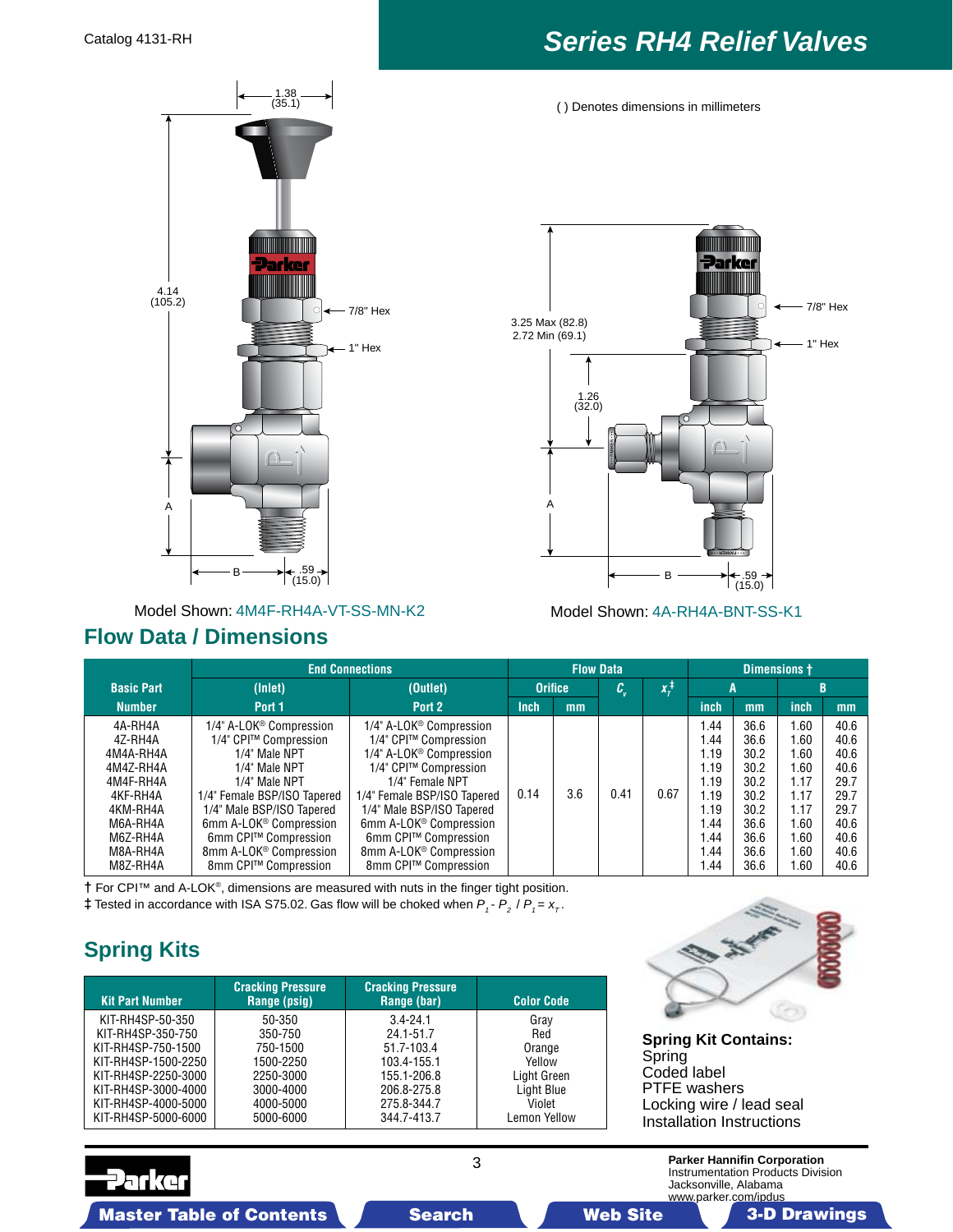## **How to Order**

The correct part number is easily derived from the following number sequence. The eight product characteristics required are coded as shown below.

**\*Note:** If the inlet and outlet ports are the same, eliminate the outlet port designator.

|                                                         | -                                                                                                                                                                                                      |                        |                     |                                                                                                                                                              |                                | -  |                                | -  |                                         |                                              |                                                                                                                                                                                                                                                 |  |
|---------------------------------------------------------|--------------------------------------------------------------------------------------------------------------------------------------------------------------------------------------------------------|------------------------|---------------------|--------------------------------------------------------------------------------------------------------------------------------------------------------------|--------------------------------|----|--------------------------------|----|-----------------------------------------|----------------------------------------------|-------------------------------------------------------------------------------------------------------------------------------------------------------------------------------------------------------------------------------------------------|--|
|                                                         | <b>Inlet</b><br><b>Outlet</b><br><b>Port</b><br><b>Port</b>                                                                                                                                            | Valve<br><b>Series</b> |                     | <b>Seals</b>                                                                                                                                                 | <b>Back-Up</b><br><b>Rings</b> |    | <b>Body</b><br><b>Material</b> |    | <b>Actuation</b>                        |                                              | <b>Spring</b><br>Kit                                                                                                                                                                                                                            |  |
| 4M<br>4F<br>4Α<br>4Z<br>4KF<br>4KM<br>M6A<br>M6Z<br>M8A | Male NPT<br>Female NPT<br>A-LOK <sup>®</sup> Compression<br>CPI™ Compression<br>Female BSP/ISO<br>Male BSP/ISO<br>A-LOK <sup>®</sup> Compression<br>CPI™ Compression<br>A-LOK <sup>®</sup> Compression | RH4A                   | v<br>BN<br>КZ<br>NE | Fluorocarbon<br>Rubber<br><b>EPR</b> Ethylene Propylene<br>Rubber<br>Nitrile Rubber<br><b>Highly Florinated</b><br>Fluorocarbon<br>Rubber<br>Neoprene Rubber | <b>PTFE</b>                    | SS | <b>Stainless</b><br>Steel      | ΜN | (blank) Standard<br>Manual<br>Overdrive | K1<br>К2<br>K3<br>K4<br>K5<br>K6<br>K7<br>K8 | $50 - 350$ psig<br>350 - 750 psig<br>750 - 1500 psig<br>1500 - 2250 psig<br>2250 - 3000 psig<br>3000 - 4000 psig<br>4000 - 5000 psig<br>5000 - 6000 psig<br>Notes: To order valve with an elastomer back-up ring, eliminate Back-Up Rings code. |  |
| M8Z                                                     | CPI™ Compression                                                                                                                                                                                       |                        |                     |                                                                                                                                                              |                                |    |                                |    |                                         |                                              | To order only the valve without a spring kit, eliminate Spring Kit code.                                                                                                                                                                        |  |

#### **Examples:**



Describes an RH4A Series externally adjustable relief valve equipped with 1/4" CPI™ compression inlet and outlet ports, Nitrile seals, PTFE back-up ring, stainless steel construction, and a 3000 to 4000 psig (206.8 to 275.8 bar) spring kit.

| 4M                |             | <b>DUAA</b><br>-         | -nr   |                      | n n<br>$\sim$      | <b>MN</b> |               |
|-------------------|-------------|--------------------------|-------|----------------------|--------------------|-----------|---------------|
| <b>Inlet Port</b> | Outlet Port | Valve .<br><b>Series</b> | Seals | <b>Back-Up Rings</b> | Body<br>Material I | Actuation | Kit<br>Sprina |

Describes an RH4A Series externally adjustable relief valve equipped with 1/4" male NPT inlet port, 1/4" female NPT outlet port, ethylene propylene seals, PTFE back-up ring, stainless steel construction, manual override option, and a 50 to 350 psig (3.4 to 24.1 bar) spring kit.

## **Seal Kits**

| <b>Seal Kit</b><br><b>Order Number</b> | Seat / Seal<br><b>Material</b>               | <b>Seal Kit Contains:</b>                              |  |
|----------------------------------------|----------------------------------------------|--------------------------------------------------------|--|
| KIT-RH4-VT<br>KIT-RH4-BNT              | <b>Fluorocarbon Rubber</b><br>Nitrile Rubber | <b>Stem Seal</b><br><b>Bonnet Seal</b>                 |  |
| KIT-RH4-EPRT<br>KIT-RH4-NET            | Ethylene Propylene Rubber                    | PTFE Back-Up Ring                                      |  |
| KIT-RH4-KZT                            | Neoprene Rubber<br><b>Highly Fluorinated</b> | Lower Stem Assembly<br><b>Maintenance Instructions</b> |  |
|                                        | <b>Fluorocarbon Rubber</b>                   |                                                        |  |

# WARNING

Failure, improper selection or improper use of the products and/or systems described herein or related items can cause death, personal injury and property damage. This document and other information from Parker Hannifin Corporation, its subsidiaries and authorized distributors provide product and/or system options for further investigation by users having technical expertise. It is important that you analyze all aspects of your application and review the information concerning the product or system in the current product catalog. Due to the variety of operating conditions and applications for these products or systems, the user, through its own analysis and testing, is solely responsible for making the final selection of the products and systems and assuring that all performance, safety and warning requirements of the application are met. The products described herein, including without limitation, product features, specifications, designs, availability and pricing, are subject to change by Parker Hannifin Corporation and its subsidiaries at any time without notice. **Offer of Sale** The items described in this document are hereby offered for sale by Parker Hannifin Corporation, its subsidiaries or its authorized distributors. This offer and its acceptance are governed by the provisions stated in the "Offer of Sale" located in Catalog 4110-U Needle Valves (U Series). © Copyright 2001, 2005, Parker Hannifin Corporation. All Rights Reserved.  $\overline{\mathbf{4}}$ **Parker Hannifin Corporation** Instrumentation Products Division Jacksonville, Alabama

Master Table of Contents **3. Search Master Table of Contents 3-D Drawings 3-D Drawings 3-D Drawings 3-D Drawings** 

www.parker.com/ipdus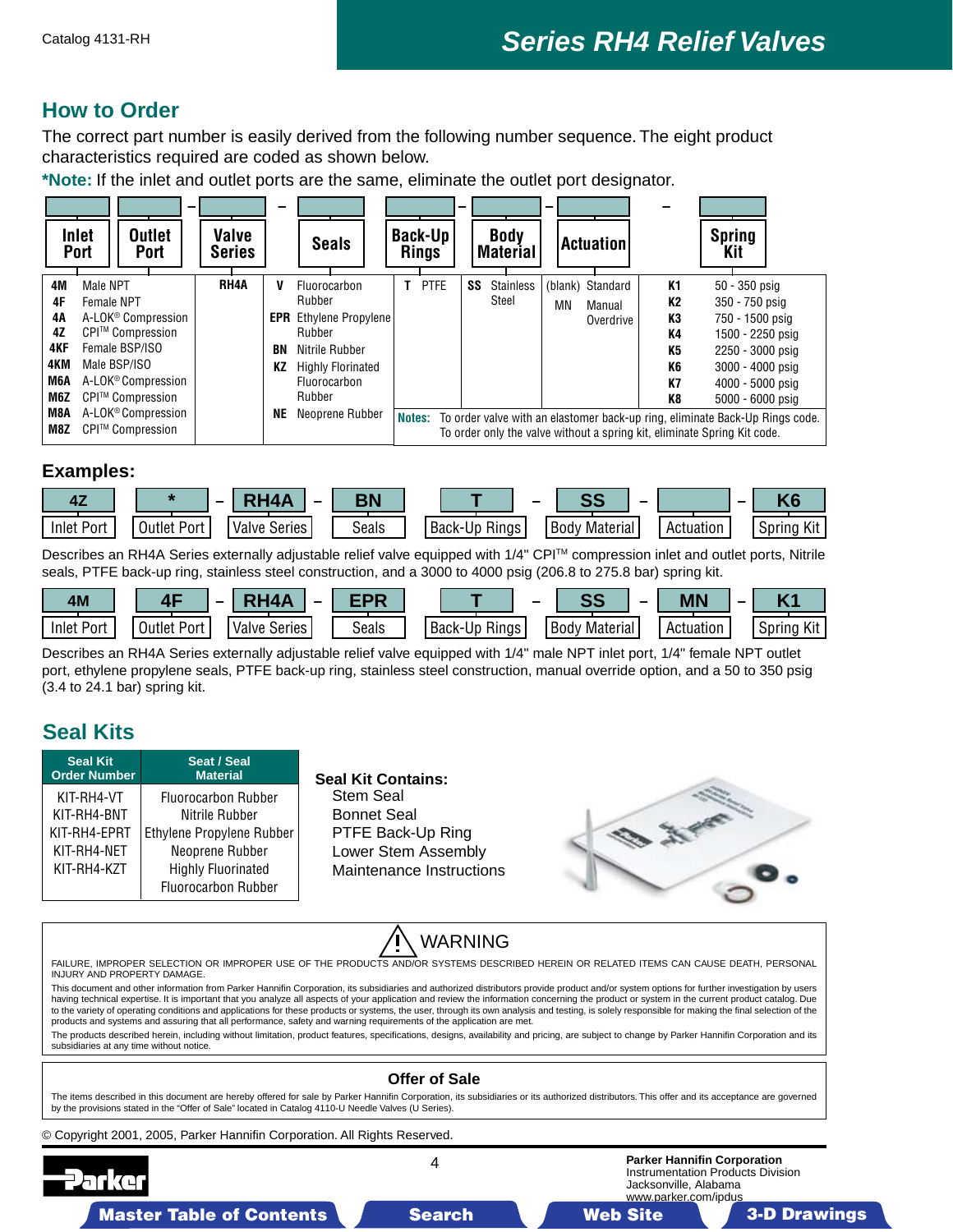# Catalog 4131-RH *Series RH4 Relief Valves*



| Part No.                | <b>Part Description</b> | <b>Material</b>             |  |  |  |
|-------------------------|-------------------------|-----------------------------|--|--|--|
|                         | Cap                     | ASTM A 479 Type 316         |  |  |  |
| $\overline{2}$          | Spring                  | 17-7 Stainless Steel        |  |  |  |
| 3                       | Locknut                 | 316 Stainless Steel         |  |  |  |
| 4                       | <b>Upper Stem</b>       | ASTM A 479 Type 316         |  |  |  |
| 5                       | <b>Bonnet</b>           | ASTM A 479 Type 316         |  |  |  |
| $\overline{\ast}_6$     | <b>Stem Seal</b>        | *Fluorocarbon Rubber        |  |  |  |
| $\overline{\star}$ 7    | Lower Stem              | <b>ASTM A 479 Type 316</b>  |  |  |  |
| $*_{8}$                 | Seat Retainer           | <b>ASTM A 479 Type 316</b>  |  |  |  |
| 9                       | Plug                    | <b>Zinc Coated Steel</b>    |  |  |  |
| 10                      | Washer                  | <b>PTFE</b>                 |  |  |  |
| $*_{11}$                | <b>Stem Guide</b>       | ASTM A 479 Type 316         |  |  |  |
| 12                      | Back-up Ring            | <b>PTFE</b>                 |  |  |  |
| $\overline{\star}$ 13   | <b>Body Seal</b>        | *Fluorocarbon Rubber        |  |  |  |
| $\overline{\star}_{14}$ | Seat                    | *Fluorocarbon Rubber        |  |  |  |
| $*_{15}$                | <b>Valve Body</b>       | <b>ASTM A 182 Type F316</b> |  |  |  |
| 16                      | <b>Handle Stem</b>      | <b>ASTM A 479 Type 316</b>  |  |  |  |
| 17                      | Handle                  | Phenolic                    |  |  |  |

**\***Wetted Parts

**\*Optional seat and seal materials are located in How to Order section. Lubrication: Perfluorinated polyether.**



Model Shown: 4A-RH4A-BNT-SS-K1 Model Shown: 4A-RH4A-VT-SS-MN-K2

## **Materials of Construction Crack Pressure vs. Re-seal Pressure**



**Note:** Valves which are not actuated for a period of time may initially crack at higher than set crack pressures. **Note:** To determine MPa, multiply bar by 0.1



**Parker Hannifin Corporation** Instrumentation Products Division Jacksonville, Alabama www.parker.com/ipdus